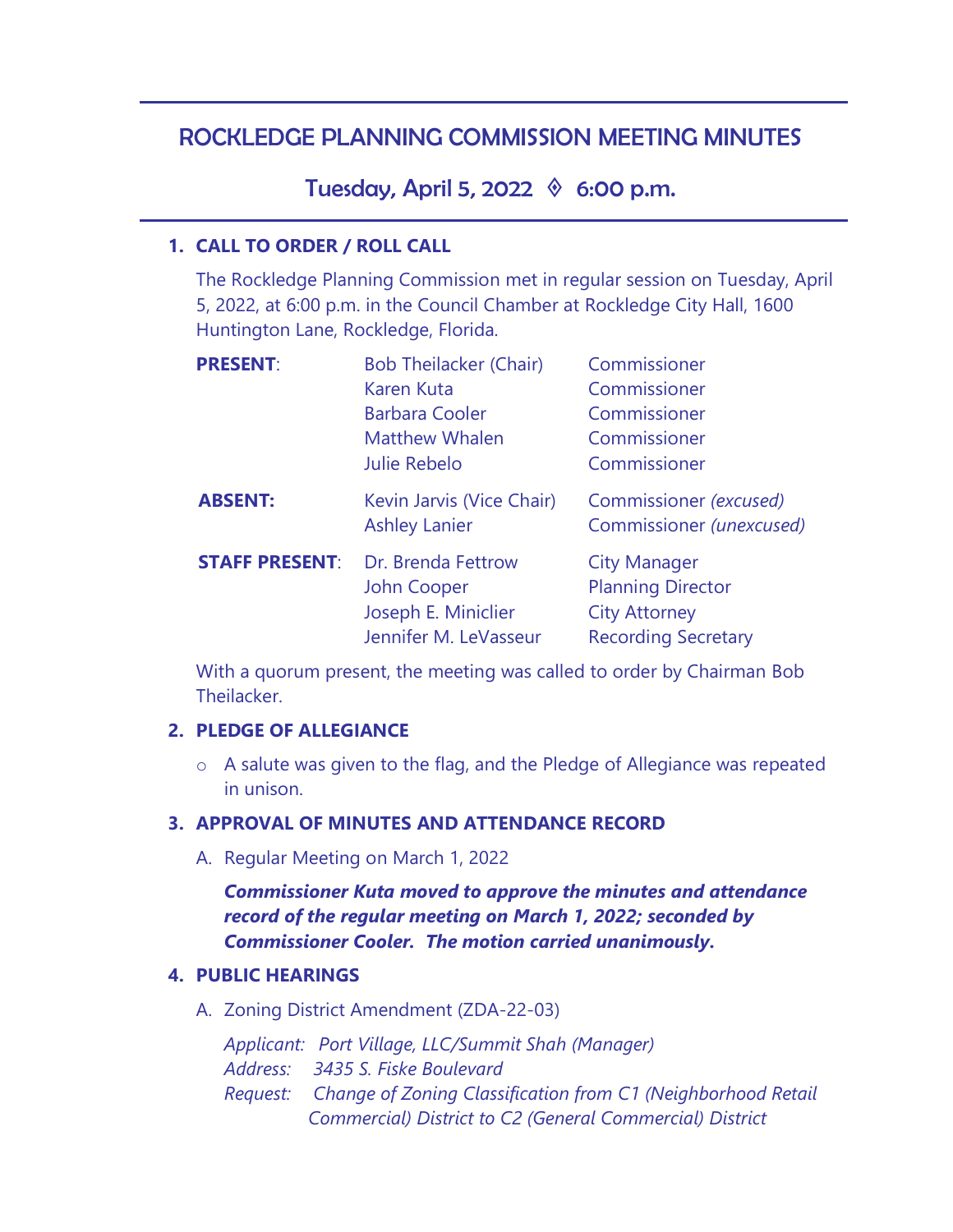Planning Director Cooper presented the application for the rezoning of 3435 S. Fiske Boulevard from the C1 (Neighborhood Retail Commercial) District to the C2 (General Commercial) District in Planning District 7 and noted that the property is surrounded by properties that are zoned C2. Staff determined that the amendment would be compatible with the Comprehensive Plan.

At 6:04 p.m., Chairman Theilacker opened the public hearing.

John Angelillo, 1475 Martin Road, requested that residents on Martin Road be contacted prior to the project being finalized, as development in the area has created significant drainage issues. Additionally, he relayed traffic concerns regarding the intersection of Fiske Boulevard and Roy Wall Boulevard.

Alice Deakins, (address exempt), echoed concerns relating to traffic dangers and worry for the residences in the area and subsequent drainage issues on Martin Road. She requested that existing issues be resolved before proceeding.

Igor Chuyan, (address exempt), reiterated that development in the area has created a fishbowl effect for properties that were previously existing prior to new development, and drainage is a huge concern.

Michael Harmon, HOA President for Palm Cove, (address exempt), reported that the property's previous use created significant noise and parking issues, and permitted uses under the C2 zoning could create similar problems. He echoed concerns relating to drainage and traffic and suggested that the rezoning would be inappropriate before drainage and traffic studies are completed.

Mary Mulligan, 2341 Bridgeport Circle, voiced concerns regarding noise.

There being no further public comment, the public hearing was closed.

Planning Director Cooper explained that property rights must be legally preserved. He confirmed that the footprint will not change, and the applicant intends to use the property as a daycare. The application is thoroughly vetted for compatibility, and the proposed use is more compatible and less strenuous than the current zoning of C1. He clarified the ownership of Martin Road and Fiske Boulevard, as well as the procedure for community notifications.

Planning Director Cooper provided clarification to the Commission pertaining to the zoning classification of the vacant property to the south of the subject property, as well as permitted uses for businesses.

### *Commissioner Kuta moved to recommend approval of the rezoning of 3435 S. Fiske Boulevard (ZDA-22-03) from C1 to C2 and to forward*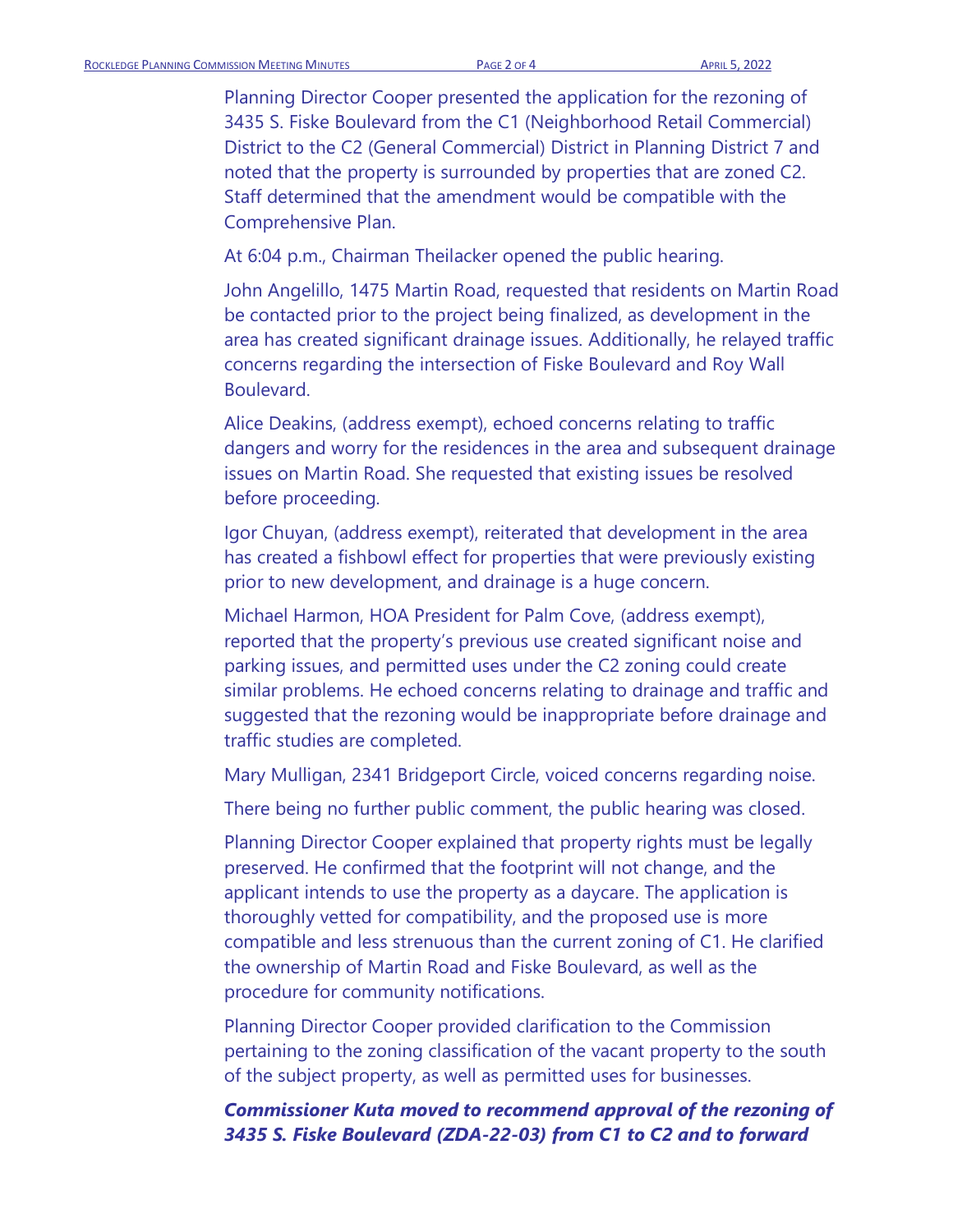# *the recommendation to City Council; seconded by Commissioner Rebelo. The motion passed unanimously.*

B. Special Exception (SE-22-01)

*Applicant: Leesky Legacy Enterprises, LLC/Iresha Owens Address: 830 S. Fiske Boulevard Request: Pursuant to LDR Section 62.102(c)(7), Permit a Child Care Center in the C1 (Neighborhood Retail Commercial) District*

Planning Director Cooper introduced Special Exception application SE-22- 01 for 830 S. Fiske Boulevard and explained that the applicant is seeking approval to permit a child care center in the C1 (Neighborhood Retail Commercial) District.

At 6:29 p.m., Chairman Theilacker opened the public hearing.

There being no public comment, the public hearing was closed.

Planning Director Cooper explained that the applicant could place a playground on the southern portion of the property as long as it is not fronting the property.

*Commissioner Kuta moved that the special exception is consistent with the goals, objectives and policies of the Comprehensive Plan; seconded by Commissioner Cooler. The motion carried without objection.* 

*Commissioner Kuta moved that the special exception is consistent with the intent of the zoning district within which the special exception is sought; seconded by Commissioner Rebelo. The motion passed without objection.*

*Commissioner Kuta moved that the special exception does not create any adverse impacts to adjacent property through the creation of noise, light, vibrations, traffic, utility requirements, or stormwater runoff that would not have been created had the property been developed for a principal use permitted in the applicable zoning district; seconded by Commissioner Rebelo. The motion carried unanimously.*

*Commissioner Kuta moved that the special exception will not create any unusual police, fire or emergency services requirements; seconded by Commissioner Rebelo. The motion passed by unanimous vote.*

*Commissioner Kuta moved that the special exception meets all the requirements of the zoning district in which it is located such as lot requirements, building setback requirements, lot coverage, height, buffer yards, off-street parking, signs, storage, landscaping, etc.; seconded by Commissioner Rebelo. The motion passed unanimously.*